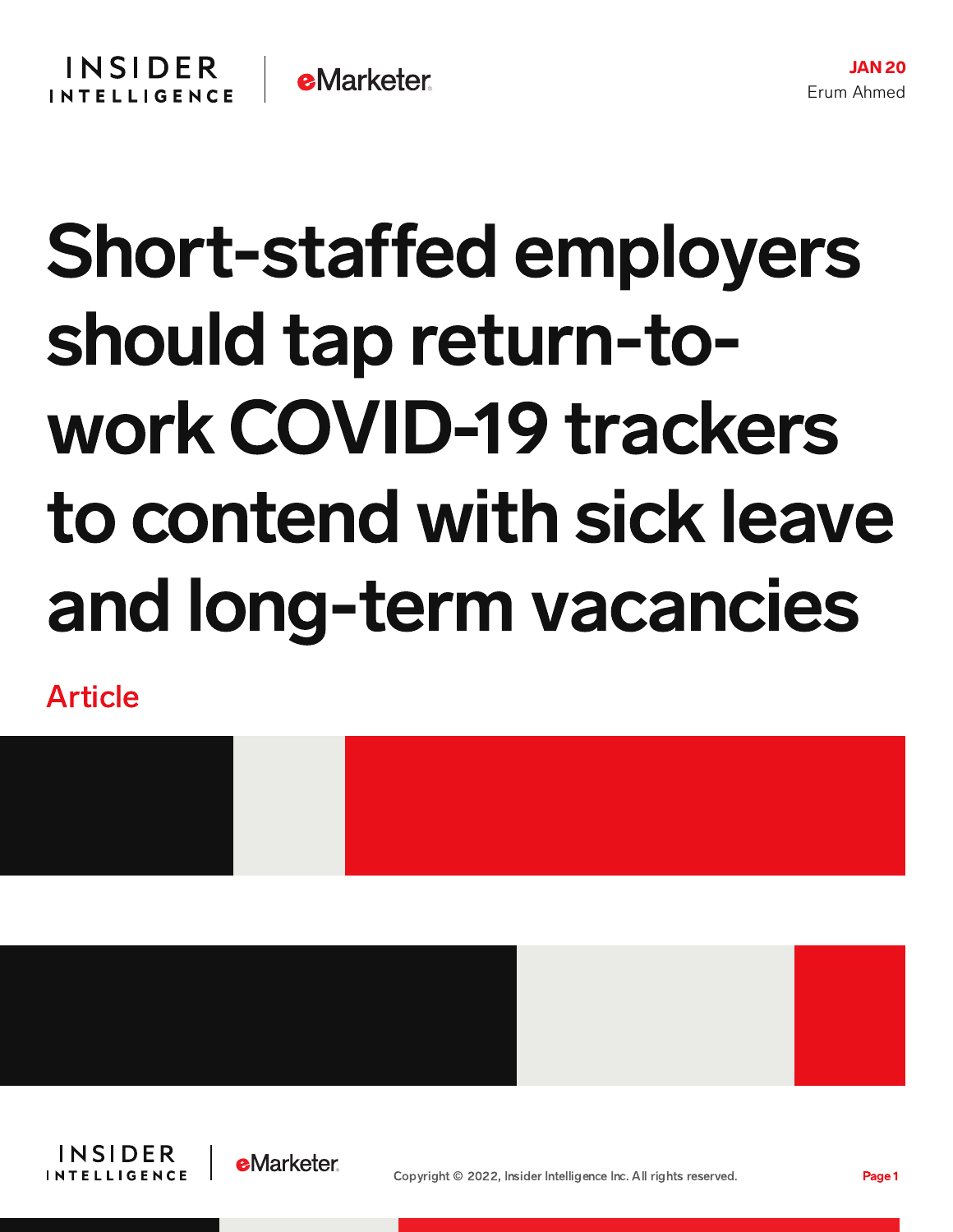The news: Walgreens rolled out an interactive COVID-19 omicron variant tracker in collaboration with its laboratory testing partner Aegis Sciences, [per](https://www.businesswire.com/news/home/20220119005357/en/Walgreens-Launches-COVID-19-Index-to-Advance-Rapid-Detection-of-Omicron-and-Track-Variant-Activity-by-State) a joint press release.

## Key details:

INSIDER

**INTELLIGENCE** 

**e**Marketer

- The tracker is based on proprietary data from PCR testing services conducted by Walgreens.
- Walgreens claims the tracker can identify the spread of the omicron variant within 24 to 48 hours, faster than other methods like the CDC's tracker, which is updated whenever new data becomes available.

**The bigger picture:** Walgreens could become a primary resource for employers seeking the latest COVID-19 data to determine whether or not it's safe to return to work, for two key reasons:

1. Employers will want to prepare for short-term staff shortages due to COVID-19. The omicron variant has employees calling out sick in droves, which means large employers are scrambling to fill the staff gaps.

- For example, a United Healthcare exec recently said one-third of its workforce at Newark International Liberty Airport called out sick in one day alone.
- And Macy**'**s has shortened its January hours to compensate for its worker shortages, according to NPR.
- Access to omicron data could help execs and managers plan how to readjust employee hours in preparation for rising COVID-19 cases and subsequent sick leave, for instance.

## 2. The rise in COVID-19 cases could be correlated with long-term job vacancies.

- The US labor market is missing 1.6 million full-time workers due to long COVID-19, according ۳ to The Brooking [Institution's](https://www.brookings.edu/research/is-long-covid-worsening-the-labor-shortage/) estimates.
- The effects of long COVID-19 can be debilitating, resembling a chronic condition and making it difficult to sustain long-term employment. The current known chronic effects due to COVID-19 include persistent headaches, extreme fatigue, and difficulty concentrating, per the CDC.

**Zooming out:** Some companies are planning to return to in-person or hybrid work sometime soon, which means along with COVID-19 trackers, return-to-work platforms could see a rise in adoption by employers this year.